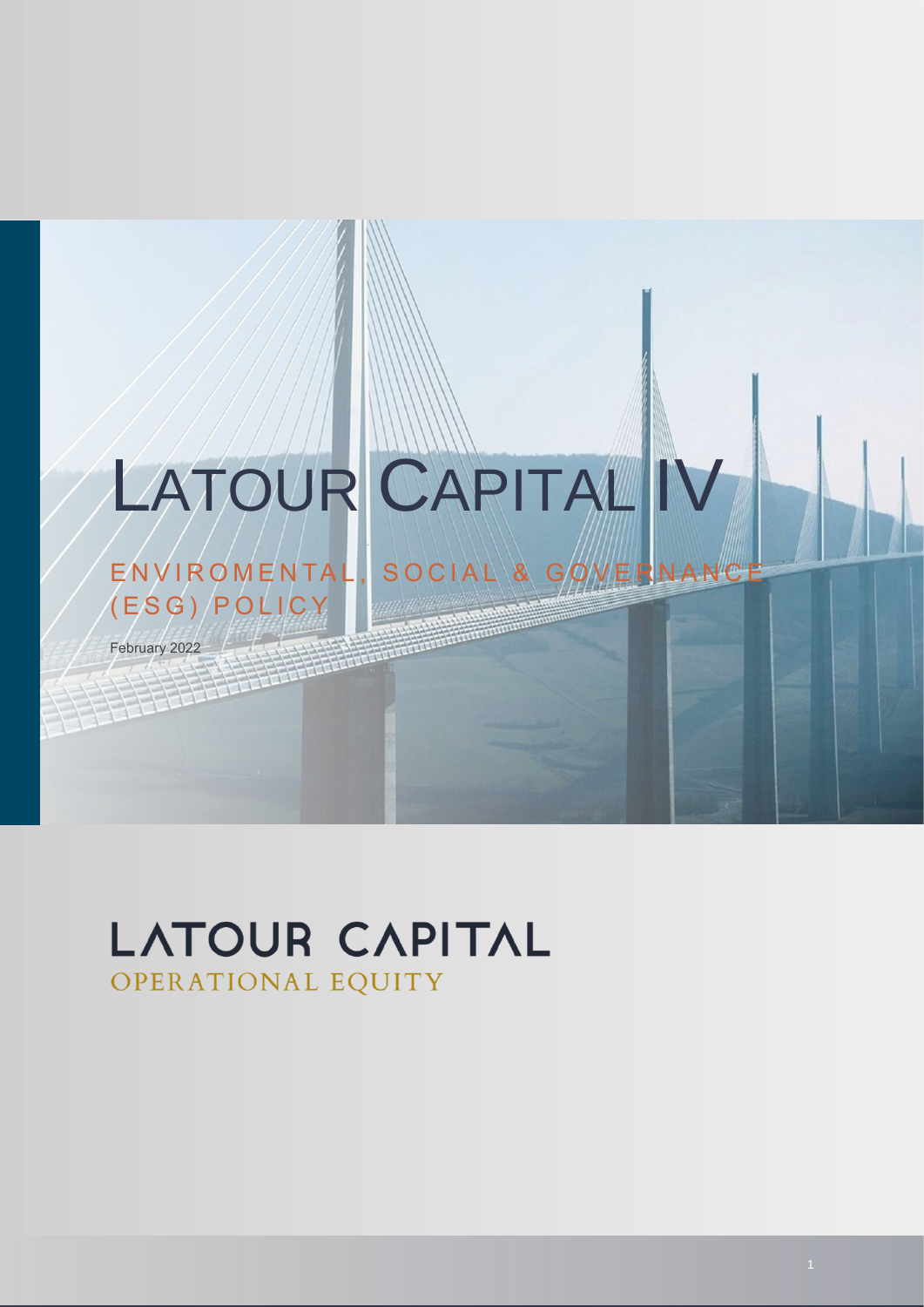## **CONTENTS**

| <b>DISTRIBUTION OF THE PROCEDURE</b>           |                                                                                    | $\overline{4}$ |
|------------------------------------------------|------------------------------------------------------------------------------------|----------------|
| <b>REVISIONS</b>                               |                                                                                    | $\overline{4}$ |
| <b>APPENDICES</b>                              |                                                                                    | $\overline{4}$ |
| PURPOSE OF THE POLICY AND SCOPE OF APPLICATION |                                                                                    | 4              |
| 1.                                             | A VISION OF SUSTAINABILITY BASED AROUND OUR OPERATIONAL DNA                        | $\overline{4}$ |
| A)                                             | OPERATIONAL ESG: STRINGENT ADHERENCE TO RESPONSIBLE INVESTING                      | 4              |
| B)                                             | CLEAR, IDENTIFIED AND DISTRIBUTED SUSTAINABILITY GOVERNANCE TO SUPPORT THIS VISION | 5              |
| 2.                                             | <b>COMMITMENTS TOWARD LATOUR CAPITAL STAKEHOLDERS</b>                              | 5              |
| A)                                             | TO INVESTORS                                                                       | 5              |
| B)                                             | <b>TO EMPLOYEES</b>                                                                | 5              |
| C)                                             | TO PORTFOLIO COMPANIES                                                             | 6              |
| D)                                             | TO SERVICE PROVIDERS                                                               | $\overline{7}$ |
| E)                                             | TO THE ENVIRONMENT                                                                 | $\overline{7}$ |
| F)                                             | TO THE SOCIETY                                                                     | $\overline{7}$ |
| G)                                             | TO THE INVESTMENT INDUSTRY                                                         | $\overline{7}$ |
| 3.                                             | <b>SUSTAINABILITY EMBEDDED IN THE INVESTMENT PROCESS</b>                           | 8              |
| <b>PRE-INVESTMENT</b>                          |                                                                                    | 9              |
| <b>HOLDING</b>                                 |                                                                                    | 9              |
| <b>EXIT</b>                                    |                                                                                    | 9              |
|                                                | <b>APPENDIX</b><br>10                                                              |                |
| <b>REGULATORY CORRESPONDENCE TABLE</b>         |                                                                                    |                |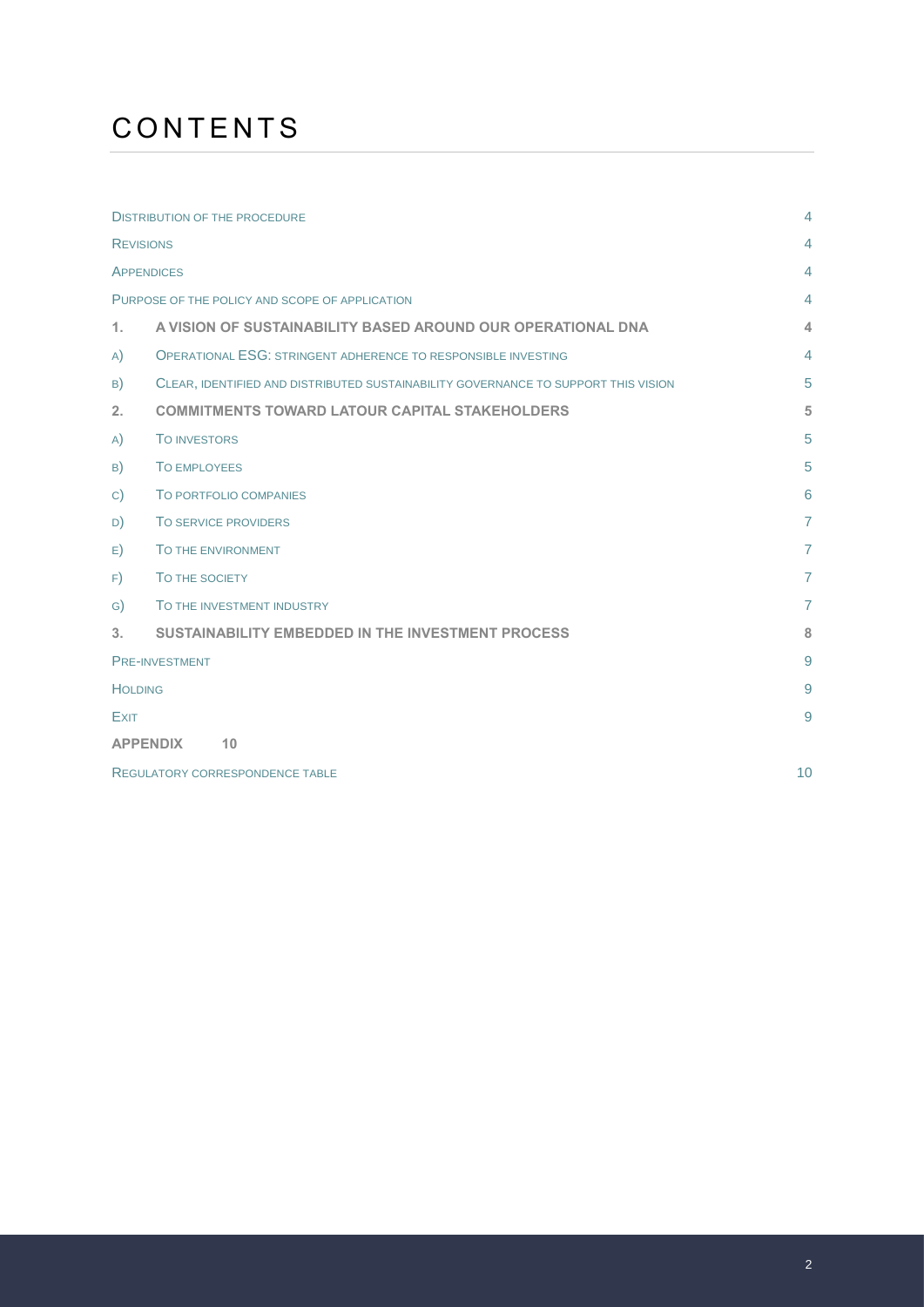

# **ENVIRONMENTAL, SOCIAL, & GOVERNANCE (ESG) POLICY**

Version 2020.05 Issue date: 15/05/2020 Update: 02/2022

Written by: Carole SAPPIA-BONETTI, Antoine BONNEFOUS, Caroline Ballaloud Approved by: Carole SAPPIA-BONETTI, Camille DEFAYE, Didier GAUDOUX

Relevant departments and employees: All employees of LATOUR CAPITAL File location: P:\Société\3. Commun LCM\Secrétariat Général\Procédures

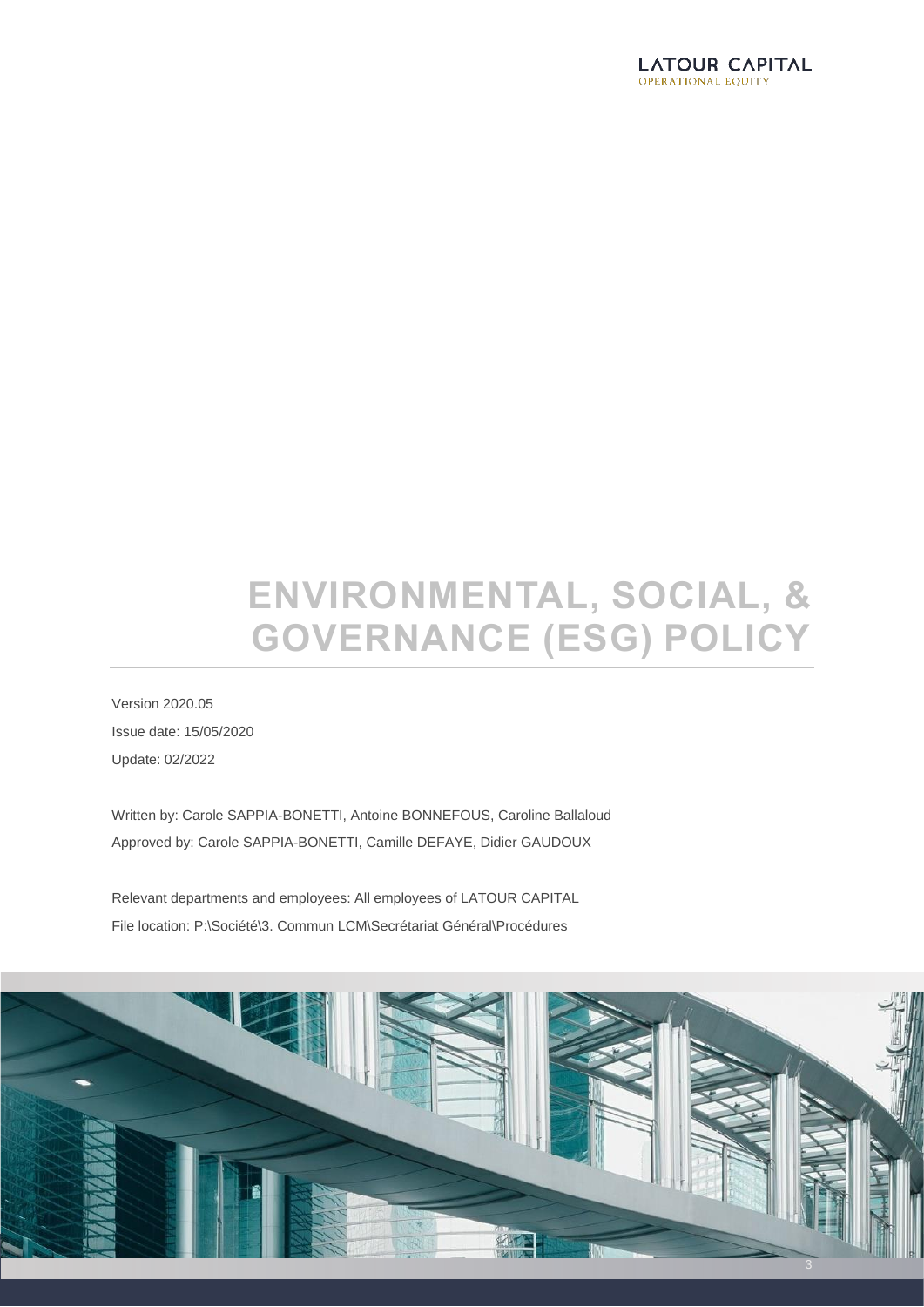#### <span id="page-3-0"></span>**Distribution of the procedure**

Distribution of procedures, both internally and externally, is the responsibility of the RCCI.

Operational employees write procedures classified as 'operational', assisted by Internal Control. The procedures are then validated by senior management, circulated to all employees and placed online in the IT system under P:\Société\3. Commun LCM\Secrétariat Général\Procédures

#### <span id="page-3-1"></span>**Revisions**

This procedure is updated at the initiative of the managers, the secretary general and the Compliance and Internal Control Officer (RCCI).

All revisions must be approved by senior management. Revisions are referenced as such in the text of the procedure; the procedure reference number must bear the modification date and revision date. Previous versions bearing earlier reference numbers are retained electronically and archived

#### <span id="page-3-2"></span>**Appendices**

| Description of the attachment                                | Ref.       |
|--------------------------------------------------------------|------------|
| A vision for sustainability based around our operational DNA | Appendix 1 |
| Commitments toward Latour Capital stakeholders               | Appendix 2 |
| Sustainability embedded in the investment process            | Appendix 3 |
| Regulatory correspondence table                              | Appendix 4 |

#### <span id="page-3-3"></span>**Purpose of the policy and scope of application**

The purpose of this policy is to present Latour Capital's vision, commitment, and approach to integrating sustainability into its operations, at the management company level and within its investment activity.

The table of correspondence in appendix indicates how elements presented in this policy ensure Latour Capital's compliance with the requirements of the European Union's Sustainable Finance Disclosure Regulation (SFDR) and with the "Article 29" of the French law on Energy and climate.

This policy is applicable to the Latour Capital perimeter as a management company and to all active vehicles. This document is publicly available and communicated by Latour Capital to its stakeholders. Within the firm, this document is communicated to all employees and explained through dedicated training sessions. It is also presented during the onboarding of newcomers.

#### <span id="page-3-4"></span>**1. A vision of sustainability based around our operational DNA**

#### <span id="page-3-5"></span>**a) Operational ESG: stringent adherence to responsible investing**

- Since inception in 2011, Latour Capital has been keenly focused on sustainability considerations both at a firm level and at a portfolio company level. Operating and investing in a responsible manner consistent with sustainability guidelines has been a core element of Latour Capital's investment strategy and the firm believes that a proactive and dedicated approach to sustainability and responsible investing is an important value creation tool.
- Consequently, Latour Capital considers that it is its responsibility as a professional investor to make sure that the business it supports are sustainable. Consequently, Latour Capital strives to ensure that sustainability issues find their place in the financial and operational strategy of its portfolio companies. True to its entrepreneurial spirit, the firm is convinced that this responsible state of mind creates value over the long term.
- *«An operational vision of sustainability, based on a concrete and authentic commitment of the people involved»*
- Sustainability being a key element for Latour Capital in the long-term development of companies, the firm has adopted a responsible and rigorous approach to the issue. ESG-related considerations are systematically integrated into every stage of the investment process from the identification of investment opportunities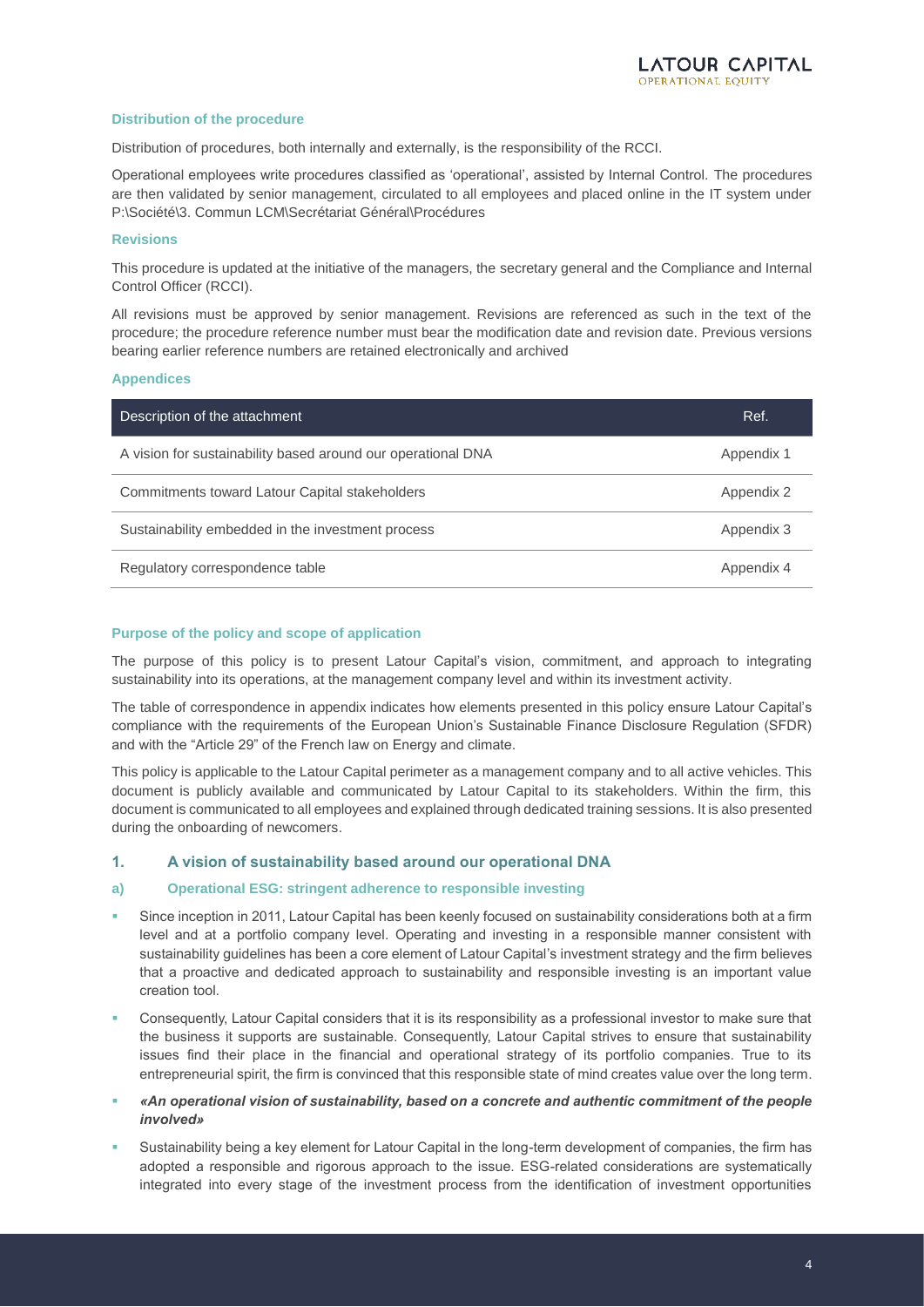(negative screening), the pre-investment phase (ESG due diligence), the ownership phase (ESG reporting and action plans) and the exit phase (ESG performance features). Please refer to the section "III - Sustainability embedded in the investment process" of this policy to find more information on the topic.

**ATOUR CAPITAL** 

OPER ATIONAL EQUIT

- Latour seeks to continue to build upon its success in further improving the ESG profile of the firm and its portfolio companies; and believes its operational approach to value creation makes it well-placed to do so.
- <span id="page-4-0"></span>**b) Clear, identified and distributed sustainability governance to support this vision**
- The firm's ESG strategy is supported and led by Didier Gaudoux (partner).
- The objective is to ensure that sustainability finds its place at the heart of the investment strategy, both within Latour Capital's investment processes, and above all within the long-term financial and operational strategy of its portfolio companies.
- At the time of writing, the operational implementation of this strategy is led by a cross-functional team, which combines two members of the investment team with senior support staff, namely the General Secretary and the Financial Director. The team is responsible for redacting the firm's ESG procedures and providing adequate training to all Latour Capital's employees to ensure that these processes are properly followed for all portfolio companies. Indeed, the responsibility for compliance with ESG procedures is shared by the investment team.
- As part of its continued dedication to the upholding of a stringent adherence to responsible investing and ESG initiatives within Latour Capital and each of its portfolio companies, the firm is actively building out a dedicated ESG team with the impending hiring of a dedicated ESG Director and an ESG Analyst.

#### <span id="page-4-1"></span>**2. Commitments toward Latour Capital stakeholders**

**Latour Capital supports an operational vision of sustainability, that is embedded in the relationship with its main** stakeholders through the following commitments.

#### <span id="page-4-2"></span>**a) To investors**

- Latour Capital is committed to being as transparent as possible with its investors, providing them with clear and accurate information about the firm's sustainable investment practices.
- Latour Capital is committed to providing investors with accurate information on the sustainability performance of its portfolio:
- By reporting quarterly on major achievements and good sustainability practices of portfolio companies.
- By systematically answering their ESG questionnaires and ad-hoc questions.
- By publishing an annual sustainability report.
- By alerting investors in the event of a significant ESG incident within the portfolio in accordance with the internal procedures.
- Latour Capital is committed to respecting its ESG procedures and the sector exclusion list agreed with investors on each fund documentation. Latour Capital's sector exclusion list <sup>1</sup> is summarized in the "III. Sustainability embedded in the investment process" section of this policy.

#### <span id="page-4-3"></span>**b) To employees**

- The employees of Latour Capital are an essential component of the company's project, and the firm aims to provide them with a fulfilling and rewarding professional environment, as well as training opportunities throughout their career.
- Latour Capital strives to have an open work organisation, encouraging exchange and communication between the whole team. This takes the form of weekly meetings during which employees review all the companies in the portfolio, thus ensuring that everyone has the same level of information (the so-called "Tuesday Team Meetings").
- The firm's commitments are focused on (i) developing the skills of its employees, (ii) ensuring well-being in the workplace, (iii) promoting diversity and inclusion, and (iv) providing a fair compensation to all employees.

 $\overline{a}$ <sup>1</sup> The detailed exclusion policy is available to LPs upon request.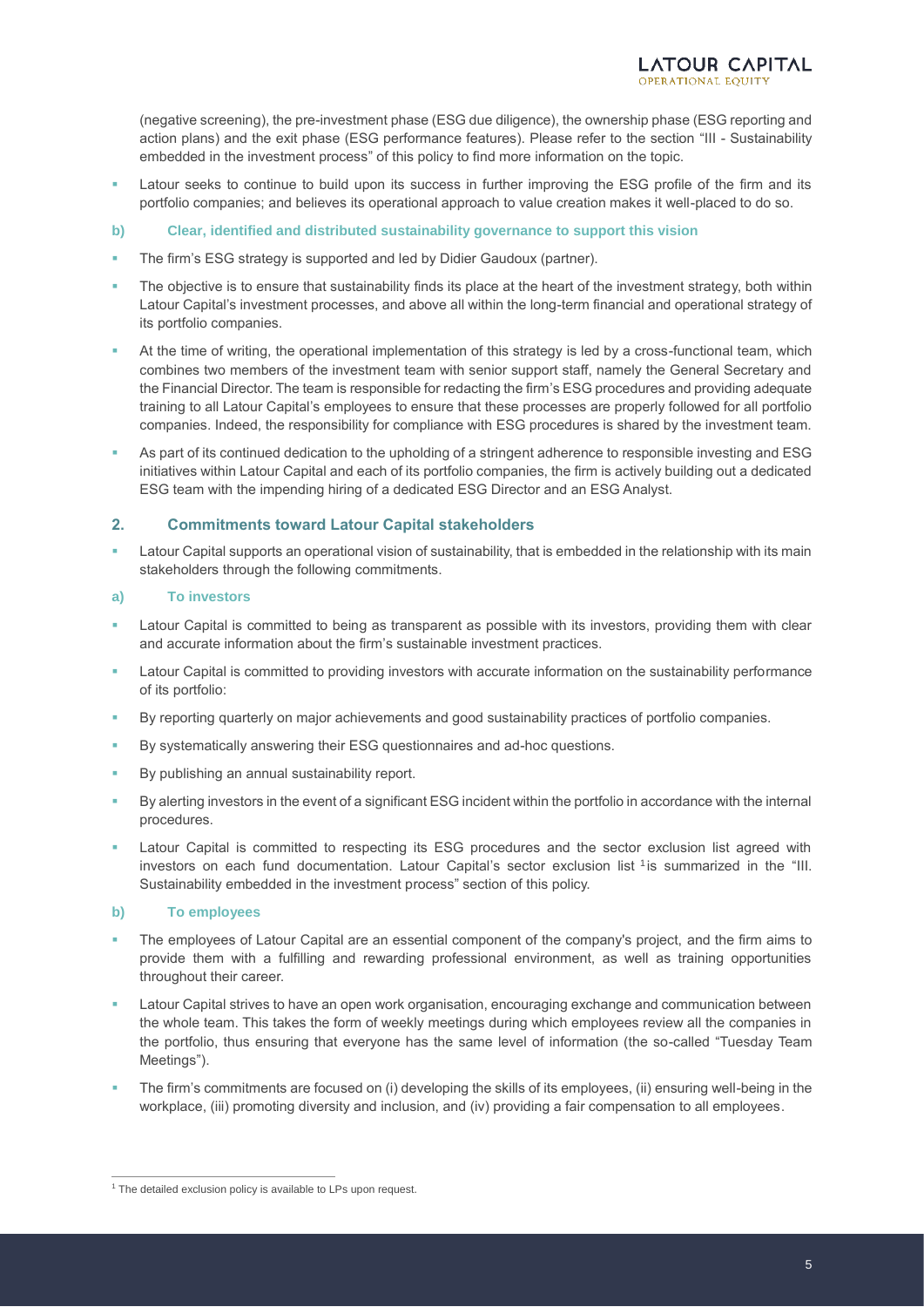#### **LATOUR CAPITAL** OPER ATIONAL EQUITY

|   | regulations,<br>(applicable<br>appropriate<br><b>issues</b><br>procedures, best practises, etc.)<br>Three-day immersion within portfolio companies<br>for the deal team shortly after a new deal is closed | Teleworking policy (1 flexible day/ week)<br>Appointment of a point of contact for each<br>ш<br>employee to discuss work/life balance matters        |  |
|---|------------------------------------------------------------------------------------------------------------------------------------------------------------------------------------------------------------|------------------------------------------------------------------------------------------------------------------------------------------------------|--|
|   | Diversity and inclusion                                                                                                                                                                                    | Fair compensation                                                                                                                                    |  |
|   | Signatory of France Invest's Charter Promoting<br>Gender Equality in Private Equity and in<br>Companies<br>Latour Capital ensures that decisions regarding                                                 | Carried interest extended to the entire Latour<br>Capital team<br>Sustainability bonus that can be<br>awarded<br>ш<br>collectively to the team $(*)$ |  |
|   | recruitment, career development (training and<br>promotion) and compensation are made without<br>discrimination. Only the skills and experience of<br>candidates and employees are considered.             |                                                                                                                                                      |  |
| ш | Intention to onboard underrepresented individuals<br>in the team (mainly in terms of gender diversity<br>and disability)                                                                                   |                                                                                                                                                      |  |

(\*) Latour Capital has set up a compensation system designed to incentiviee the team to achieve the firm's sustainability objectives. In addition to regular compensation mechanisms, all employees (excluding partners) may collectively receive a bonus to reward compliance with the firm's ESG procedures. The bonus is allocated in proportion to salary and seniority

#### <span id="page-5-0"></span>**c) To portfolio companies**

- Latour Capital puts its entrepreneurial spirit at the service of managers and is committed to supporting them in their development projects. In order to steer their focus towards sustainable strategies, Latour Capital has put in place several initiatives in terms of organisational optimisation.
- For instance, Latour Capital has been a driving force in the implementation of ESG-linked compensation plans for the top management of its portfolio companies. When structuring compensation packages, Latour Capital ensures that management play a pivotal role in selecting the qualitative and quantitative ESG criteria against which they will be assessed, ensuring full buy-in to the scheme.
- Latour Capital has also sponsored the appointment of an official sustainability officer for each of its portfolio companies, ensuring that there is a specific individual focused on ESG adherence within management, with sufficient seniority to be able to influence company strategy where appropriate.
- Further, Latour Capital aspires to create positive momentum around the sustainability topic between all the companies that it supports. To achieve that goal, the firm has created a portfolio-wide "ESG community", which brings together sustainability officers from all portfolio companies in annual meetups. The objective is to provide all officers with the right forum to exchange their views on how best to tackle the sustainability issue from an operational point of view, thus benefiting from the insight and the best practices from all other companies. These roundtable discussions are also an opportunity for Latour Capital to deliver ESG-related training to its portfolio companies, in specific topics such as understanding and implementing new regulations.
- Finally, Latour Capital is convinced that a balanced sharing of value within its portfolio companies is essential. Therefore, where possible, Latour Capital strongly encourages management compensation packages to be spread beyond just a company's top-level executives. This not only ensures that employees are treated equitably and have the opportunity to benefit from the success that Latour Capital seeks to help drive, it also ensures that interests are aligned throughout the firm, which Latour believes acts to develop employees' motivation, an indispensable step to improve performance.

#### Skills and career development Well-being and safety at work

Continuous training, including on sustainability . Paid paternity leave (28 days)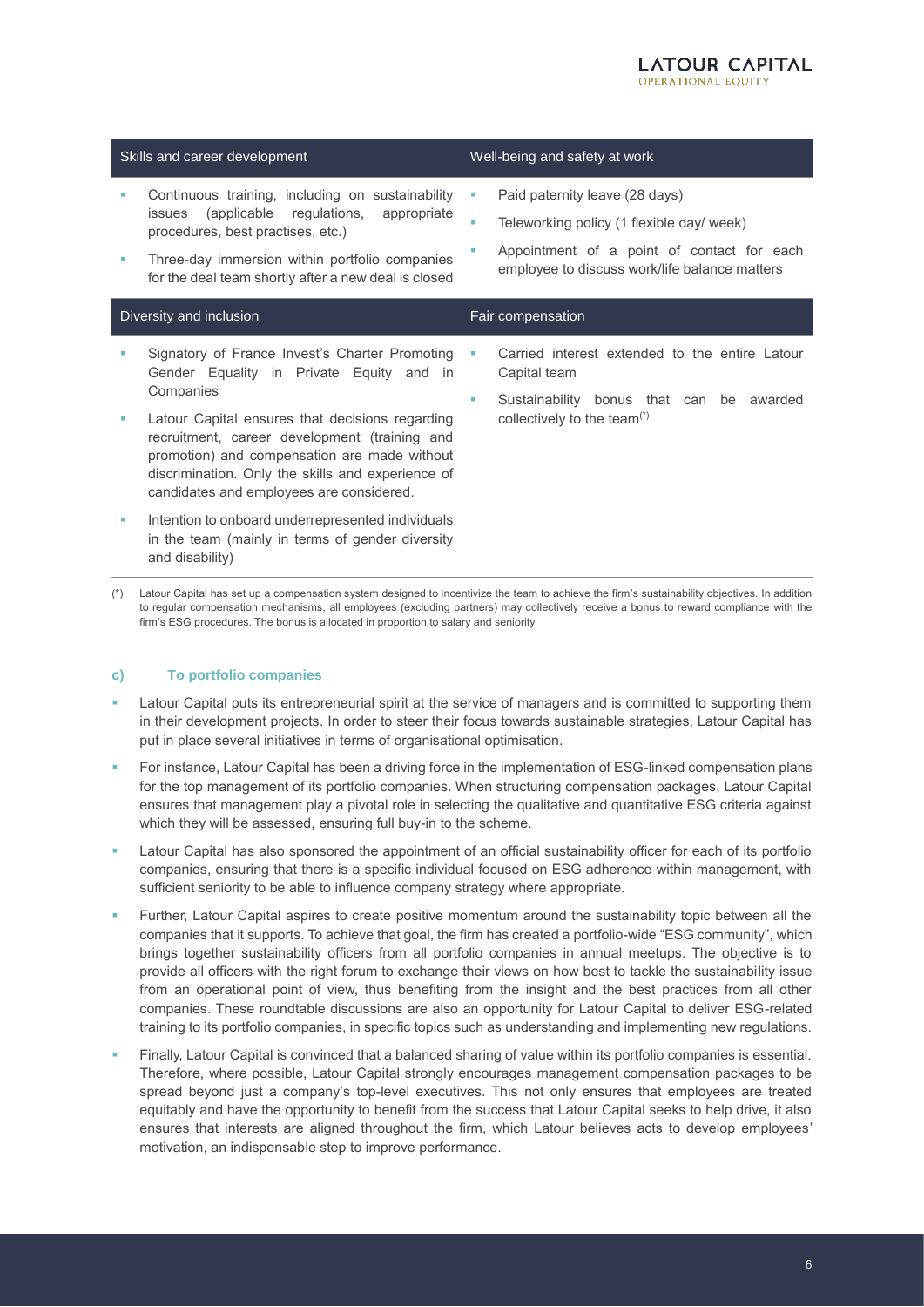#### <span id="page-6-0"></span>**d) To service providers**

- Latour Capital expects its suppliers to have business practices that are consistent with its values and commitments, with a special focus on employee engagement, healthy working conditions and well-being.
- This is communicated to Suppliers and all members of Latour Capital are entitled to report significant deviations.
- <span id="page-6-1"></span>**e) To the environment**
- The direct environmental impact of Latour Capital activity is limited; however, the management company acts towards reducing its footprint.
- Within the context of the French regulations required by the Article 29 of the "Energie Climat" law, Latour Capital is committed to addressing the issue of climate change in 2022. As a first step, Latour Capital is currently conducting its carbon footprint assessment and will subsequently identify areas of progress for the upcoming years.
- As part of its commitment to operating in an environmentally friendly manner, Latour Capital is considering the environmental impacts of its portfolio companies throughout the investment process. This involves (i) integrating environmental issues into the pre-investment analysis and the annual sustainability report and (ii) implementing a carbon footprint assessment programme across all portfolio companies.
- Biodiversity is also part of the sustainability journey of Latour Capital. A dedicated strategy to identify and mitigate relevant risks within the portfolio companies is planned for 2023/2024.
- In practice, Latour Capital has already taken action to reduce the environmental impact of its activities:
	- In order to engage employees in the reduction of Latour Capital's environmental impact, an internal guide is communicated to all employees and includes advice on good behaviour to adopt in the workplace, on business trips and at home when teleworking to limit environmental impacts.
	- Latour Capital has completely eliminated the use of plastic water bottles within the management company by installing a filtering water fountain and a "eero non-recyclable waste" coffee machine is used at the office.
	- Latour Capital is involved in recycling its wastes: in fact, all paper, toner, batteries and light bulbs are sorted to be recycled.
	- The use of video conferencing is encouraged where possible to reduce travel for attendees.

#### <span id="page-6-2"></span>**f) To the society**

 In line with its pragmatic approach to sustainability and its desire to have a concrete positive impact on society and the environment, Latour Capital allows its employees to benefit from a half-day per month to spend time working for a charity of their choice. This half day is taken from the employee's working time and paid by Latour Capital. This scheme is set up on a voluntary basis and can be dedicated to the charity of one's choice.

#### <span id="page-6-3"></span>**g) To the investment industry**







 Latour Capital has subscribed to a number of sustainability-related initiatives, having been a signatory to the France Invest Charter since 2011 and to the United Nations' Principles for Responsible Investment since 2012 where it has consistently achieved leading ratings in recent years and seeks to continue to do so moving forward. More recently, the Firm has signed charters committing itself to promoting gender equality (Charter Promoting Gender Equality in Private Equity and in Companies) and in support of combatting climate change (Initiative Climat International), highlighting its awareness to the role of investors in the transition to a lowcarbon economy.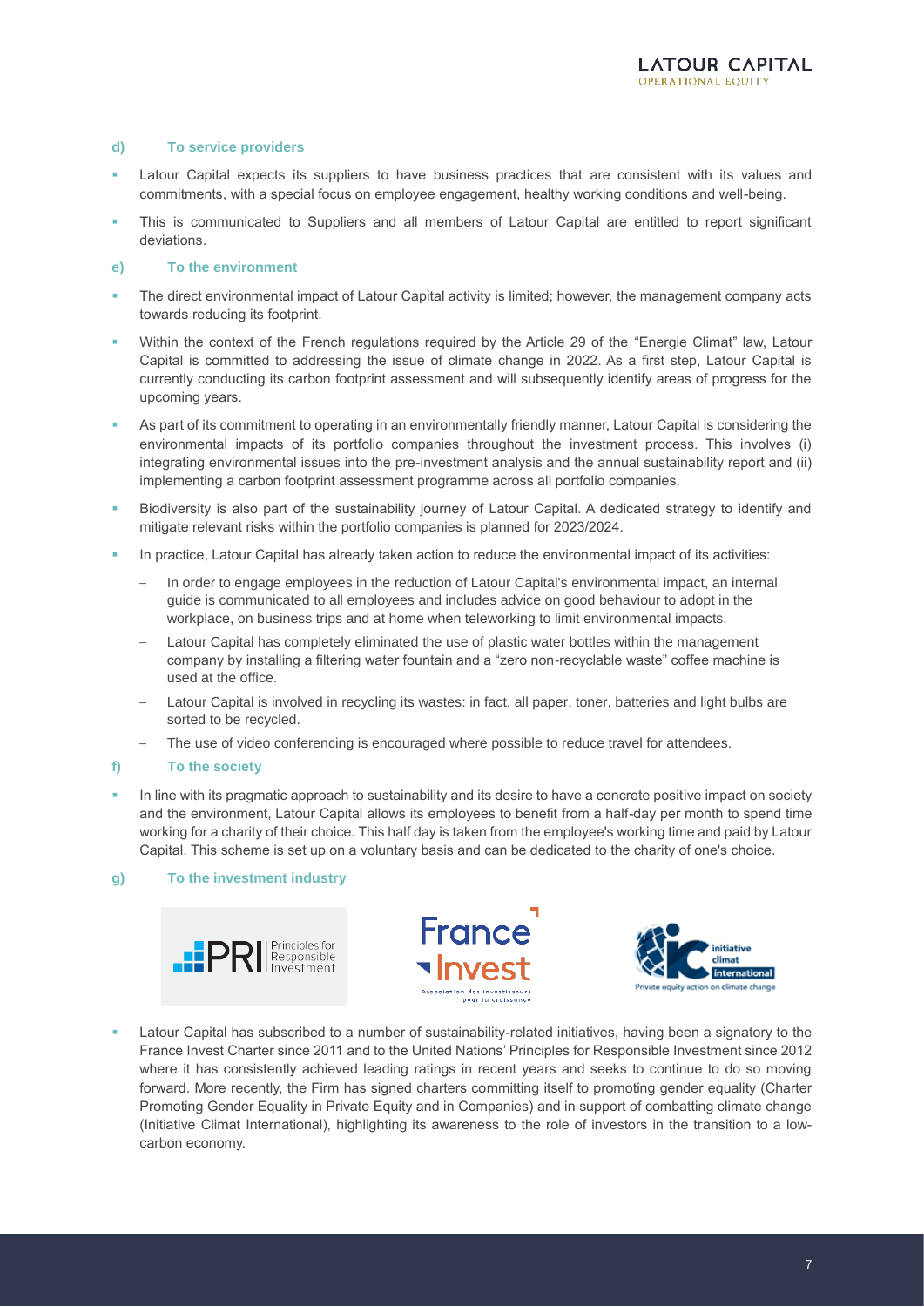For Latour Capital, subscribing to these industry-wide initiatives acts both as a way to be as transparent as possible about its practices, and to participate in market actions that seek to drive concrete change

#### <span id="page-7-0"></span>**3. Sustainability embedded in the investment process**

- Latour believes ESG factors to be of paramount importance, as both an area of substantial potential risk and of large potential opportunity.
- To make sure that those critical stakes are properly factored in its day-to-day operations, Latour Capital has adopted a responsible and rigorous approach to sustainability, whereby sustainability-related considerations are systematically integrated into every stage of the investment process, from the identification of investment opportunities (negative screening), the pre-investment phase (sustainability due diligence and conclusion presentation to the investment committee), the ownership phase (sustainability reporting and action plans) and the exit phase (sustainability performance features).
- Before the investment and during the holding phase, Latour Capital is considering, reviewing and monitoring the Principal Adverse Impacts<sup>2</sup> and the Sustainability Risks<sup>3</sup> of its investments, as described in the following pages.
- Latour Capital is committed to supporting its portfolio companies in making progress and reducing risks on the Principal Adverse Impacts. The firm is aware that the efforts undertaken will have to be maintained over time, in order for the results to be continually improved on sustainability issues.

| In the pre investment phase                                                                                                                                         | During the holding phase                                                                                   | At the exit phase                                                                                                                                                                          |
|---------------------------------------------------------------------------------------------------------------------------------------------------------------------|------------------------------------------------------------------------------------------------------------|--------------------------------------------------------------------------------------------------------------------------------------------------------------------------------------------|
| Ensure that the target company<br>is not concerned by the<br>sectoral exclusion criteria                                                                            | Appointment of a<br>sustainability officer within the<br>company's top management                          | Provide information on the<br>sustainability performance<br>and progress of the company<br>regarding the action plan (in the<br>exit memo and if relevant, with a<br>vendor due diligence) |
| Opportunities are analysed by<br>investment teams using a pre-<br>investment sustainability<br>analysis grid                                                        | Definition of a sustainability<br>action plan and KPIs to report<br>on the most material issues            |                                                                                                                                                                                            |
| <b>Systematic sustainability due</b><br>diligence with an external third<br>party                                                                                   | <b>Carbon footprint assessment</b><br>of portfolio companies                                               |                                                                                                                                                                                            |
| Include the conclusions of the<br>sustainability audits in<br>investment memos                                                                                      | Annual sustainability reporting<br>on Principal Adverse Impacts<br>indicators and sustainability<br>issues |                                                                                                                                                                                            |
| Mention the target company's<br>commitment to providing<br>accurate data and action plans<br>to improve sustainability<br>indicators in shareholders'<br>agreements |                                                                                                            |                                                                                                                                                                                            |

<sup>&</sup>lt;sup>2</sup> Principal Adverse Impacts are defined by the European regulation on Sustainable Finance Disclosure Regulation (Regulation (EU) 2019/2088) as "an environmental, social or governance event or situation that, if it occurs, could have a significant negative impact on the value of an investment".

 $\overline{a}$ 

<sup>&</sup>lt;sup>3</sup> Sustainability Risks are defined by the European regulation on Sustainable Finance Disclosure Regulation (Regulation (EU) 2019/2088) as "risk of a significant negative impacts of investment decisions on sustainability factors (environmental, social and labour issues, human rights and anticorruption)".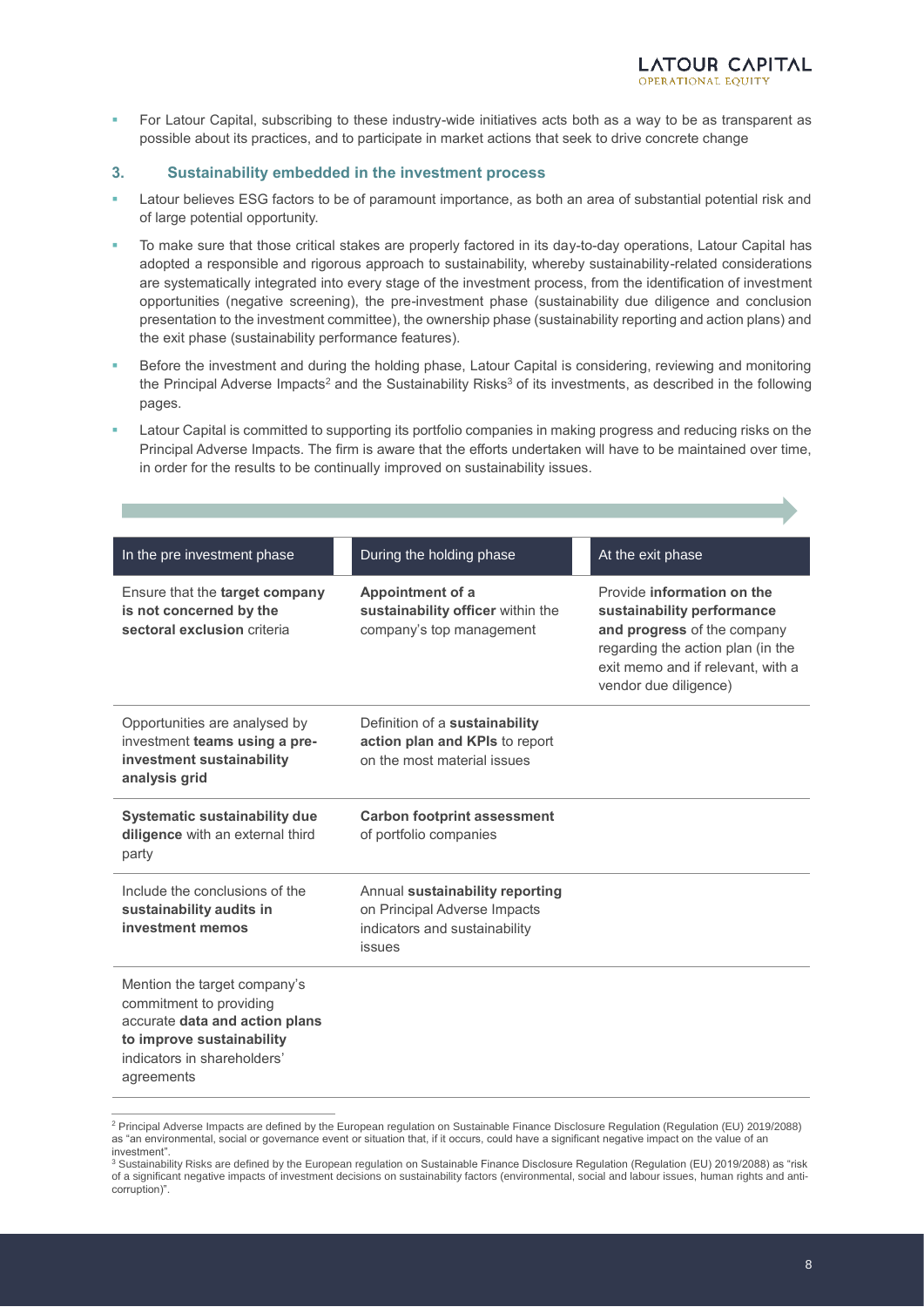#### <span id="page-8-0"></span>**Pre-investment**

- In line with its philosophy, Latour Capital **makes sure as early as possible that the target company is not concerned by the sector exclusion list of the firm**. This exclusion list states that Latour Capital will not invest in industries that have a negative impact on society, such as the weapons, tobacco, pornography, gambling, coal (if it represents more than 10% of the turnover), oil sands / shale oil and gas (if it represents more than 30% of the turnover) industries, among others<sup>4</sup>. As part of its screening process, Latour Capital further **ensures that no target company operates in countries that are under international sanctions or on the list of Non-Cooperative Countries and Territories**.
- Latour Capital uses an in-house **pre-investment analysis grid** during the due diligence phase to assess **sustainability-related risks and opportunities** for all investment opportunities. As part of this screening, Latour Capital also evaluates the maturity of a target company's **sustainability processes and policies, any red flag risks, and the potential for improvement on these matters**.
- Assuming the opportunity is further investigated, Latour Capital then contracts third-party consultants to carry out a **sustainability due diligence, analysing Sustainability Risks and Principal Adverse Impacts to be considered**. The due diligence is also aimed at identifying any potential opportunities that a company may unlock by increasing its focus on ESG, as well as **key actions to be taken** if the investment is carried out. **Climate and biodiversity risks/opportunities are also covered** in this analysis. Conclusions drawn from ESG due diligence are added to the investment memorandum prior to being **presented to the investment committee.**
- Additionally, the formal integration of sustainability into the investment process at Latour Capital is illustrated by the systematic inclusion of **a dedicated clause in shareholders' agreements**. This clause mentions the company's commitment to providing accurate data and action plans to improve sustainability indicators.

#### <span id="page-8-1"></span>**Holding**

- Once an investment has been closed, a clear, dedicated **annual sustainability action plan is designed** by the management team with substantial input from Latour Capital. This plan is reviewed quarterly by Latour Capital and a progress assessment is conducted annually to ensure risks are managed and progress is on track. The plan is refined as necessary, and any further initiatives are discussed and implemented over the course of Latour Capital's holding period. Latour Capital focuses on **closing any gaps between the expected sustainability performance of a company and its operational reality**. The firm's ability to truly understand, engage with and add value to the operational side of its portfolio companies is invaluable when it comes to recognising and addressing sustainability issues and areas for improvement.
- Latour Capital has also appointed an **official sustainability officer** at each of its portfolio companies, ensuring that there is a specific individual focused on sustainability adherence and operational efficacy, with sufficient seniority to be able to influence company strategy where appropriate.
- Once a year, Latour Capital is committed to sending a sustainability questionnaire to all portfolio companies to ask them **to report on sustainability-related key performance indicators**. The survey covers a broad scope of sustainability topics, including **the 14 mandatory indicators on Principal Adverse Impacts** (as per the EU SFDR regulation) as well as one additional environmental indicator and one additional social indicator.
- Environmental considerations are of vital importance to Latour Capital. As part of its commitment to operating in an environmentally friendly manner, the firm has implemented a **carbon footprint assessment programme across its portfolio companies.**

#### <span id="page-8-2"></span>**Exit**

At exit, Latour Capital assesses the progress made by each portfolio company in the implementation of its sustainability action plan and includes **sustainability information in the exit memo**. If relevant, a vendor due diligence is conducted. Latour Capital strongly believes that a company with a successfully implemented ESG policy often creates value and draws significant interest from buyers, setting the stage for attractive exit valuations.

 $\overline{a}$ <sup>4</sup> The detailed exclusion policy is available to LPs upon request.